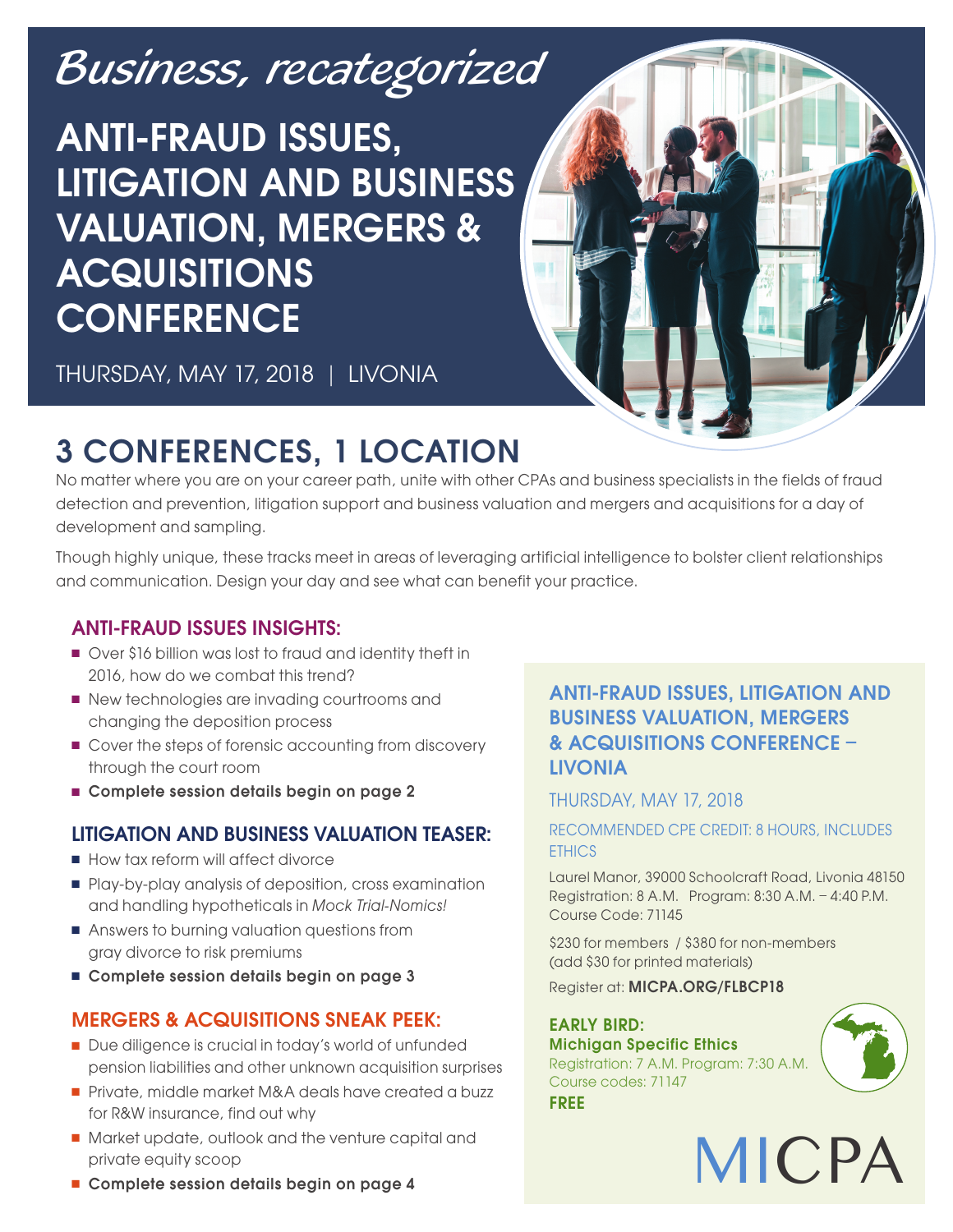# [FEATURING KEYNOTE PRESENTATIONS:](www.micpa.org/FLBCP18)

#### THE CHERISHED ADVISOR: UTILIZING AI TO CREATE OPPORTUNITIES FOR LASTING CLIENT RELATIONSHIPS

As accounting professionals, we strive to improve our clients' businesses with the financial information we provide to them. With cloud technology, artificial intelligence and machine learning, much of the traditional data entry tasks of the past will be reduced, however, there is human experience that can never be replaced. Technology gives us the gift of more time, which will benefit our clients, teams and organizations as we become cherished advisors and strategic partners.

#### AMY VETTER, CPA.CITP, CGMA – CEO, Speaker and Author, Quickstart Training, Inc., Cincinnati, OH

#### DETERMINING YOUR VALUATION DISTURBANCE… WHAT'S YOUR UBER? **Thew**

A recent IBM study found the number one fear of over 50 percent of C-Suite executives was the "Uberization of their company." Our leadership panel of recognizable companies, discusses how knowing the 'Uberization factors' can impact the valuation process. How can you get in front of that unknown to make the difference that affects the valuation of a business?

#### PAUL A. GLANTZ, CPA – Co-Founder and Chairman, Emagine Entertainment, Inc., Troy

JEFFREY L. TAMAROFF – President, Jeffrey Tamaroff Automotive Family, Southfield

Moderator: BRUCE L. RICHMAN, CPA/ABV, CVA, CFE, CFF, CDFA, CPEP – Partner and National Practice Leader for Business Valuation Services, Mazars USA, LLP, Chicago, IL

## EARLY BIRD:

#### MICHIGAN SPECIFIC ETHICS

What you don't know, can hurt you.



From obtaining a firm license or figuring out what's qualifying CPE, to the Bureau of Professional Licensing's actions against CPAs that don't comply- we explore case studies in Michigan's Accountancy law and Administrative Rule.

JOSEPH C. HEFFERNAN, CPA – Retired Partner, Governmental Practice, Plante Moran, PLLC, Southfield

Course Code: 71147 Recommended CPE Credit: 1 Ethics hour FREE (A value of up to \$50 )

# BREAKOUT SESSIONS:

Please choose eight breakout sessions (A-O) in order of your preference. You will be assigned to four.

#### ANTI-FRAUD ISSUES BREAKOUT SESSIONS

#### A) ETHICAL CONSIDERATIONS OF A FRAUD INVESTIGATION^

Learn about the ethical considerations the CPA needs to address when investigating a fraud. This session examines how ethical issues are coordinated with the fraud investigation itself, professional standards, third party service providers, and requirements set outside the profession. The session presents a case study and issues faced relating to fraud investigations.

#### GARY LEEMAN, CPA/ABV/CFF, CGMA, CMC – President, Gary Leeman, CPA, PC, Bloomfield Hills

#### B) TECH AS AN AID IN DEPOSITIONS new

Technology is an ever-evolving part of the accounting field and is now offering new iPad software that allows depositions to be read and presented in court. See why forensic experts have chosen powerful iOS apps over software available for desktops and other tablets. This presentation includes demonstrations of the capabilities of DocReviewPad, TranscriptPad, and TrialPad, as well as typical workflows and use cases for accounting professionals who prepare and testify during the course of litigation. Demonstrations will be targeted to expert witness use, and will cover Bates stamping, issue coding, search, summarizing depositions, reports, annotation and presentation.

#### TARA CHEEVER – Product Manager, LIT SOFTWARE, LLC, Miami, FL

IAN O'FLAHERTY – Founder & CEO, LIT SOFTWARE, LLC, Miami, FL

#### C) REACHING OUTSIDE OF THE NUMBERS THEW

Forensic accounting and fraud consulting engagements frequently encounter the need for investigative resources to assist in investigating outside the numbers. Learn what's available from an investigative specialist who provides surveillance, open source data collection and intelligence gathering in these areas.

PAUL E. DANK, PI, CFE, PCI – Advanced Surveillance Group, Inc., Clinton Township

#### D) FORENSIC ACCOUNTING: SO YOU THINK YOU'RE AN EXPERT?

Detecting fraud is only the first step in ending the illegal action. When consulting or testifying in court, it is critical to have a firm grasp on everything from depositions to issues with the Daubert Standard. We cover all this as well as reports by jurisdiction.

#### DAVID J. HAMMEL, CFE, CFF – President, David Hammel Forensics PLLC, Saint Clair Shores

DAVID B. VIAR, JD – Partner, Miller Law Group, Rochester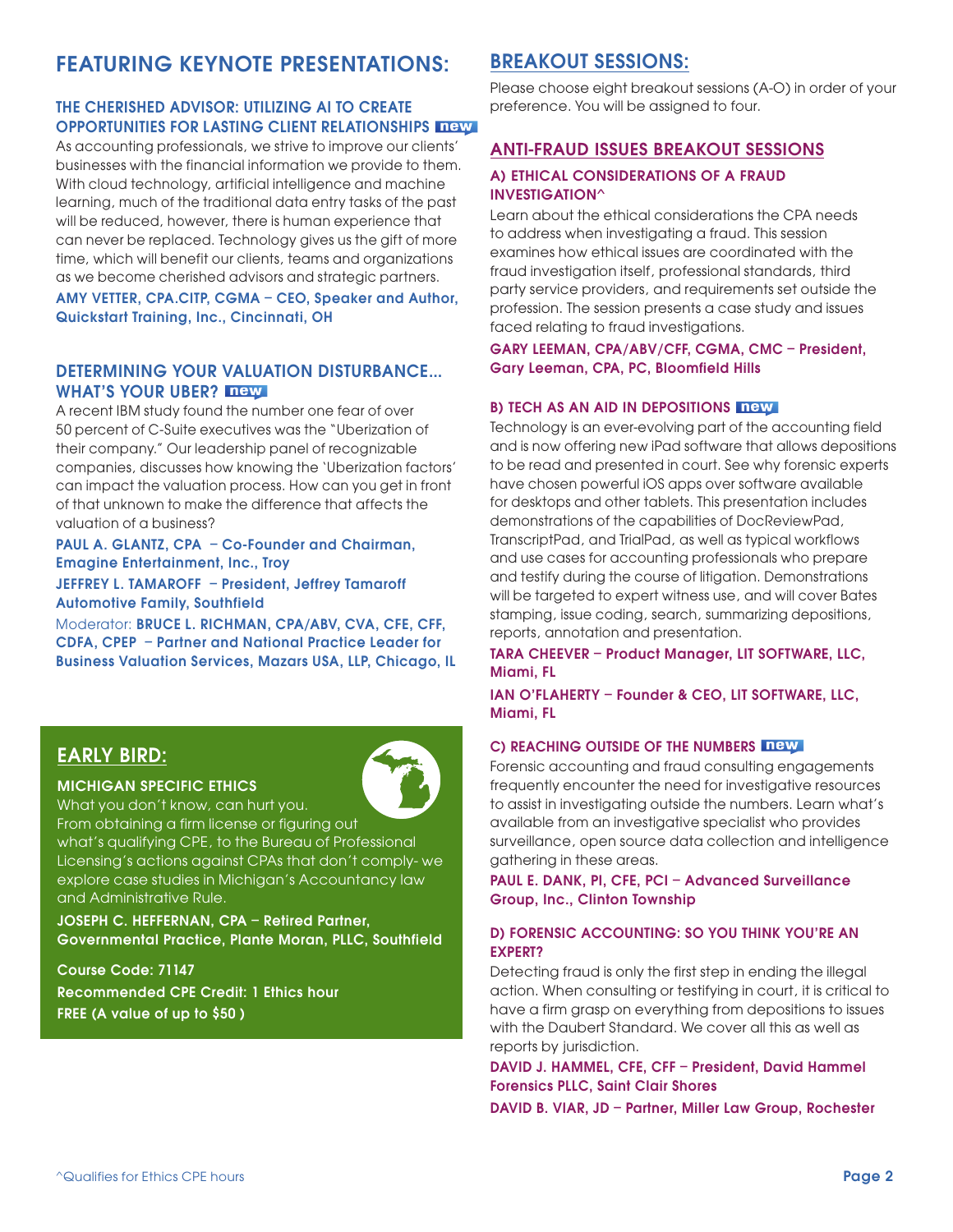#### E) EARLY STAGE INVESTMENTS: VALUATION, PROCESS & EXIT new

Valuing early stage investments is not for the faint of heart so we focus on the growth level start-up and the process timeline until exit. Review projections versus forecasts and the variations between pricing models.

#### JOHN T. ALFONSI, CPA/ABV, CFE, CFF, CVA – Managing Director, Cendrowski Corporate Advisors, LLC, Bloomfield Hills

#### F) THE GREAT DISCOUNT DEBATE

We approach discounts for lack of marketability and control with privately-held businesses and updates on these methods. Could an over-estimation be possible when taking into account these discounts? How does fair value factor in? We consider all sides in this session.

#### RONALD D. DIMATTIA, CPA/ABC, CMA – President, Corporate Value Partners, Inc., Cleveland, OH

#### G) BURNING QUESTIONS IN TODAY'S BUSINESS VALUATION CLIMATE new

The heat is on these questions facing valuation professionals and topics burning up today's inboxes. From the growth and complexities of gray divorce; Mandatory Performance Framework (MPF); new tax law BV impacts; use of transactional databases and related issues to determining risk premiums (Duff & Phelps Cost of Capital Navigator). Bring your hot topics for debate, clarification and answers.

#### JEFFREY J. GROEN, CPA/ABV, CFF, CGMA, MST – Managing Partner, Groen Kluka & Company PC, Troy

#### H) ROUND ONE: LOST PROFITS VS. LOST BUSINESS VALUE

When quantifying economic damages which measure is most appropriate: lost profits or lost business value? Our expert delves into applicability of each approach to cases such as misappropriation of trade secrets, post-acquisition disputes, and loss of major customers. We will also discuss the process for each method and applicable professional standards.

#### RODNEY L. CRAWFORD, CPA/ABV, CFF, CFE, CIRA – Member, Crawford & Winiarski, Detroit

#### LITIGATION BREAKOUT SESSIONS

#### I) MOCK TRIAL-NOMICS (DOUBLE SESSION) THEW

Two financial experts star in a hypothetical lawsuit brought by the purchaser of a closely-held business against the seller in this mock deposition and trial setting followed by professional analysis. Legal counsel and a judge provide insight on the roles of experts in litigation and apply their insights to this case involving a post-M&A dispute to enhance your understanding of the expert witness process.

Plaintiff Expert Witness: THOMAS A. FRAZEE, CPA/ABV, CFA – Managing Director, Frazee Valuation & Forensic Consulting, LLC, Rochester

Plaintiff Attorney: BRIAN H. ROLFE, JD - Shareholder, Director and Vice President, Kemp Klein Law Firm, Troy Defendant Expert Witness: JOHN T. ALFONSI, CPA/ABV, CFE, CFF, CVA – Managing Director, Cendrowski Corporate Advisors, LLC, Bloomfield Hills

Defendant Attorney: MICHELLE C. HARRELL, JD – Managing Shareholder/Complex Litigation, Maddin, Hauser, Roth & Heller, P.C., Southfield

Presiding Judge: To Be Announced

#### J) WORKING THROUGH LOSS OF INCOME MATTERS IN BUSINESS INTERRUPTION CALCULATIONS

Hurricane Harvey and many events of 2017 prompt us to discuss loss of income matters with regards to catastrophic events and insurance. How does the forensic accountant or CPA proceed through a breach of contract or other business interruption impact?

GARY LEEMAN, CPA/ABV/CFF, CMC – President, Gary Leeman CPA, PC, Farmington Hills

#### K) HOW THE NEW SWEEPING TAX LAWS IMPACT DIVORCE: CRUCIAL TIPS FOR THE PRACTITIONER **THEM**

The new tax bill, passed by Congress, has tremendous impact upon your clients dealing with matrimonial issues. Greg will explain the changes which matrimonial related clients need to understand ASAP in order to make the best decisions under the new circumstances. This session will also include a summary of other legislative, judicial and IRS developments during the past year which impact divorce.

GREGORY K. BLACK, CPA, JD, LLM – Partner, Mazars LLP, New York, NY